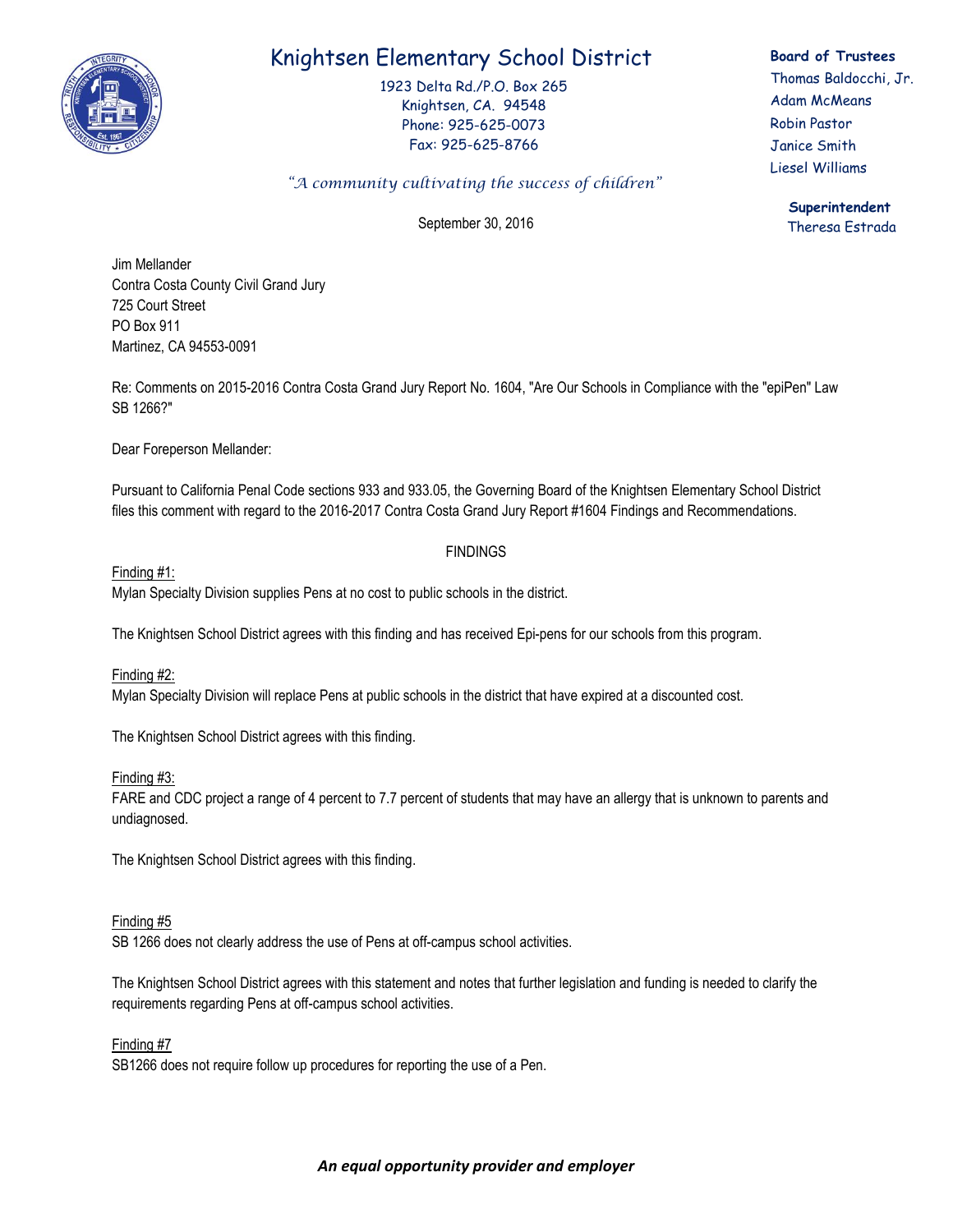The Knightsen School District agrees with this statement and notes that further legislation and funding is needed to clarify the requirements regarding Pens at off-campus school activities.

### Recommendation #3

Each of the School District Boards should direct the Superintendent to contact all schools in their district at the start of each calendar year to confirm they are compliant with the requirements of SB1266.

The recommendation is included in our Board Policy and Administrative Regulation #5141.2 Administering Medications and Monitoring Health Regulations. This policy was last updated in March of 2015.

#### Recommendation #4

Each of the School District Boards should direct their School District Superintendent to report to the Board at the start of each calendar year that the School District is compliant with the requirements of 1266.

The recommendation is included in our Board Policy and Administrative Regulation #5141.2 Administering Medications and Monitoring Health Regulations. This policy was last updated in March of 2015.

#### Recommendation #8

The School Districts should consider the practical and legal issues of supplying Pens for field trips and other off-site school events, and working with school nurses to develop policies and procedures for their use at these events.

The District notes that this is currently not required by legislation. More direction is needed from the state legislature regarding this recommendation. As a very small school providing Epi-pens for field trips and off site activities could become very costly as schools are only supplied one free set of pens by the Mylan company.

#### Recommendation #10

The School Districts should consider working with school nurses to develop policies and procedures for reporting the use of Pens.

The school administrators are responsible for reporting the use of a Pen to the District nurse so that replacements can be ordered.

#### Recommendation #12

The School Districts should consider helping parents understand the risks of anaphylaxis and the protocols in place for emergency administration of epinephrine. The School Districts should consider "identifying funds" to carry out these activities.

This recommendation is not yet implemented. The District will consult with the District Nurse regarding informational literature that can be sent home in the beginning of the school year packets.

Sincerely,

Theun A Etinte

Theresa Estrada, M.A. Superintendent Secretary to the Governing Board